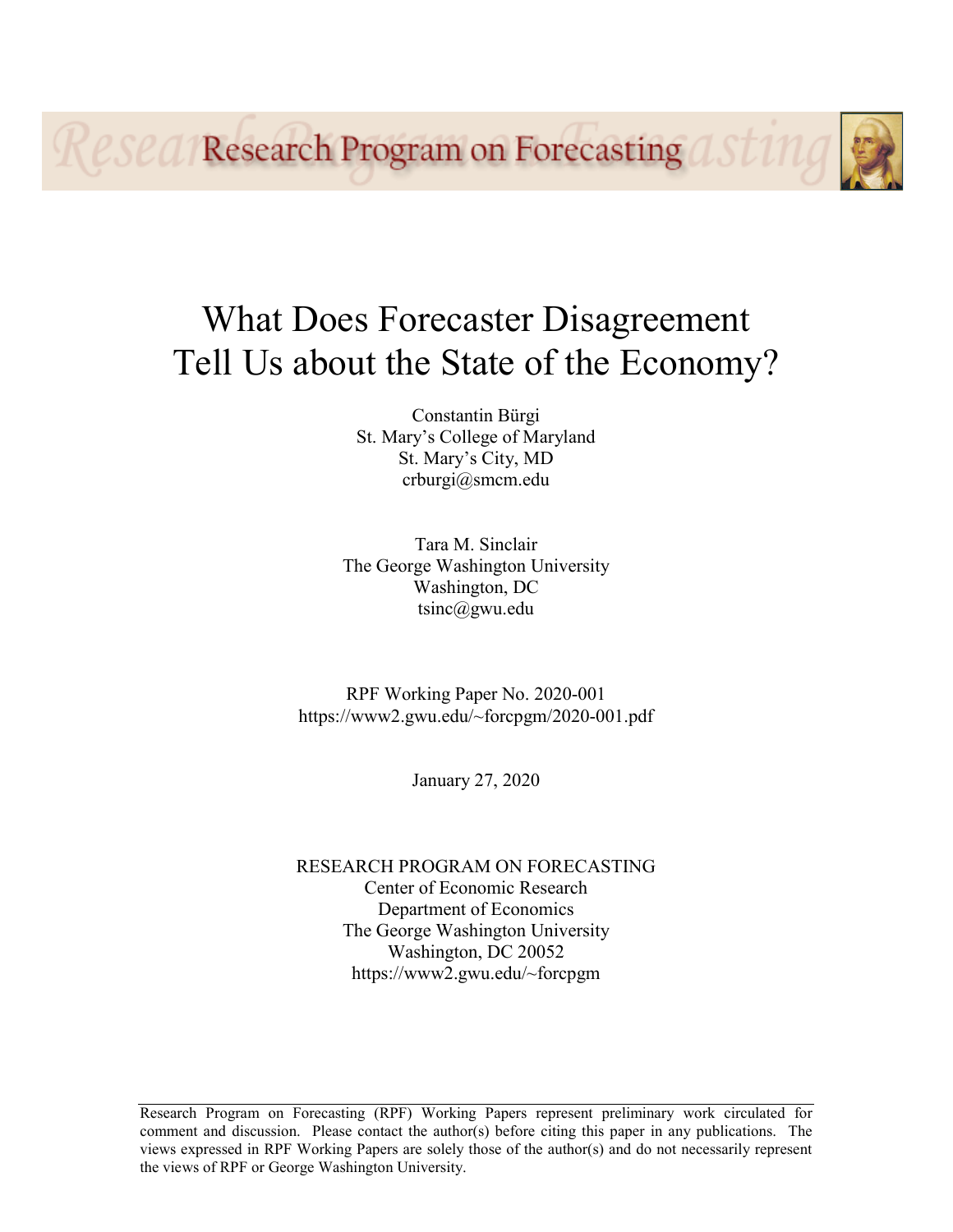## What Does Forecaster Disagreement Tell Us about the State of the Economy?<sup>∗</sup>

Constantin Bürgi and Tara M. Sinclair

January 27, 2020

#### Abstract

This paper shows in a simple model that the part of uncertainty measured by forecaster disagreement rises in advance of and during recessions. Subsequently, it is tested using the Survey of Professional Forecasters in a dynamic probit model. It is shown that increases in disagreement help predict recessions in an out of sample context for the US.

JEL: C22, C52, C53, E17, E37

Keywords: Expectations, SPF, Uncertainty, Dynamic Probit

<sup>∗</sup>B¨urgi: St. Mary's College of Maryland, 47645 College Drive, St. Mary's City, MD, 20686, crburgi@smcm.edu; Sinclair: The George Washington University, 2115 G Street, NW, # 340, Washington, DC, 20052, tsinc@gwu.edu. We would like to thank an anonymous referee, Herman Stekler, James Foster, Jane Ryngaert, and Pavel Potuzak, as well as the participants in the IAES conference, the SAGE seminar, and the the Futures Past: Economic Forecasting in the 20th and 21st Century workshop for their valuable comments and support.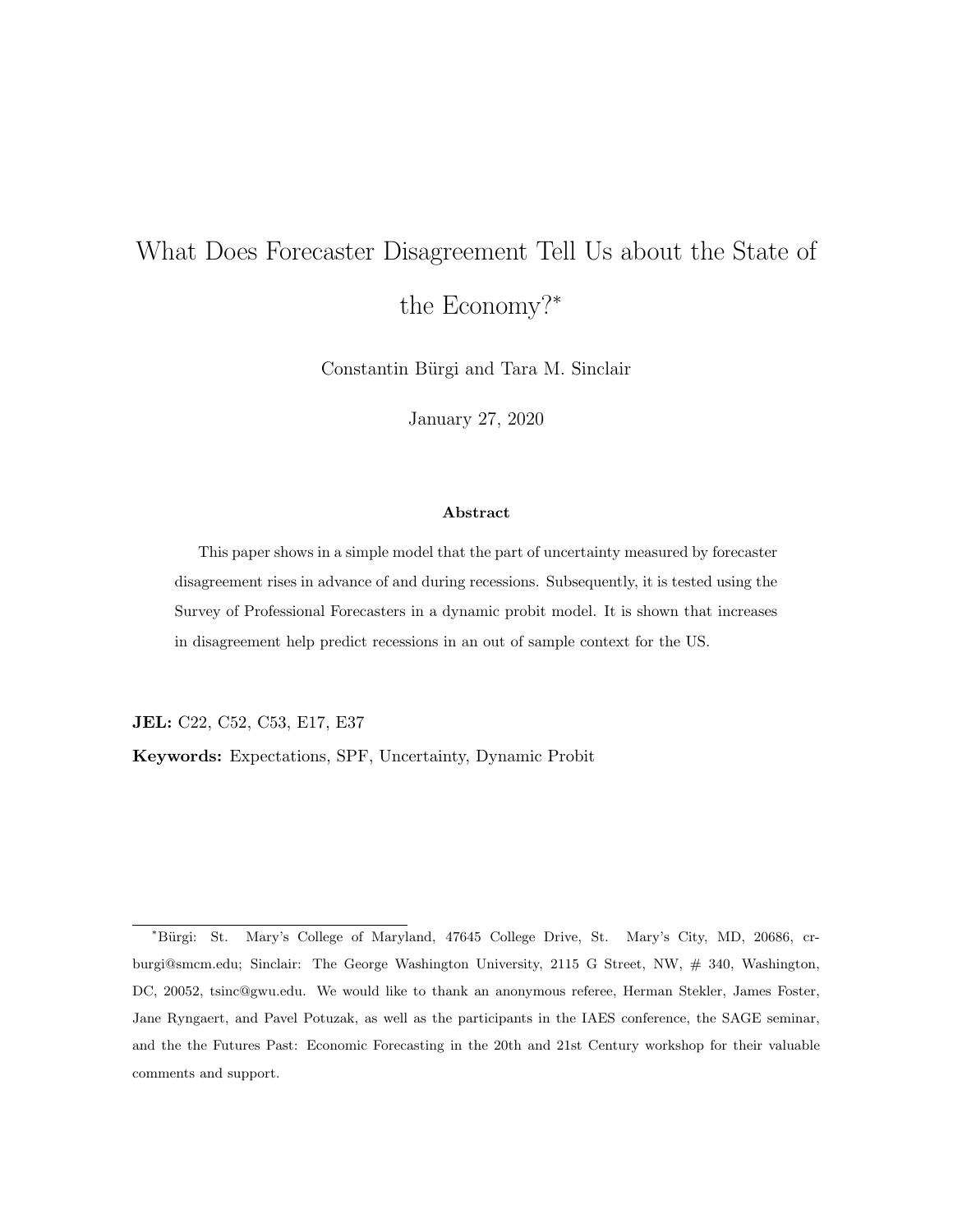### 1 Introduction

Professional forecasters have difficulties predicting recessions as defined by the NBER (see [Zarnowitz](#page-10-0)  $(1986)$ , [Fintzen and Stekler](#page-10-1)  $(1999)$  and [Sinclair et al.](#page-10-2)  $(2010)$ ). Bürgi  $(2016)$  shows that information on disagreement can improve the in sample recession prediction one quarter out in a dynamic probit model.<sup>[1](#page-2-0)</sup> This note extends the approach by creating a theoretical foundation and testing its out of sample performance for real GDP growth using forecasts from the US Survey of Professional Forecasters (SPF). Disagreement is measured by the square root of the modified coefficient of variance (mCV) as shown in Figure [1.](#page-2-1) We show that increases in forecaster disagreement provide useful information for predicting recessions.



<span id="page-2-1"></span>Figure 1: Modified coefficient of variation for one quarter ahead GDP forecast with recession shading for the forecasted period. The modified coefficient of variance is defined as  $mCV = \frac{\sigma}{\max(1, abs(\mu))}$ , where  $\sigma$  is the standard deviation across forecasters and  $\mu$  is the simple average of forecasts.

<span id="page-2-0"></span><sup>&</sup>lt;sup>1</sup>[Driver et al.](#page-9-1) [\(2013\)](#page-9-1) showed that disagreement can improve the prediction of underlying variables. [Patton](#page-10-3) [and Timmermann](#page-10-3) [\(2010\)](#page-10-3) and Döpke and Fritsche [\(2006\)](#page-9-2) both find that disagreement rises in recessions. For further information on disagreement and uncertainty, see [Batchelor and Dua](#page-9-3) [\(1993\)](#page-9-3), [Bomberger](#page-9-4) [\(1996\)](#page-9-4), [Lahiri](#page-10-4) [and Sheng](#page-10-4) [\(2010\)](#page-10-4) and [Ozturk and Sheng](#page-10-5) [\(2016\)](#page-10-5).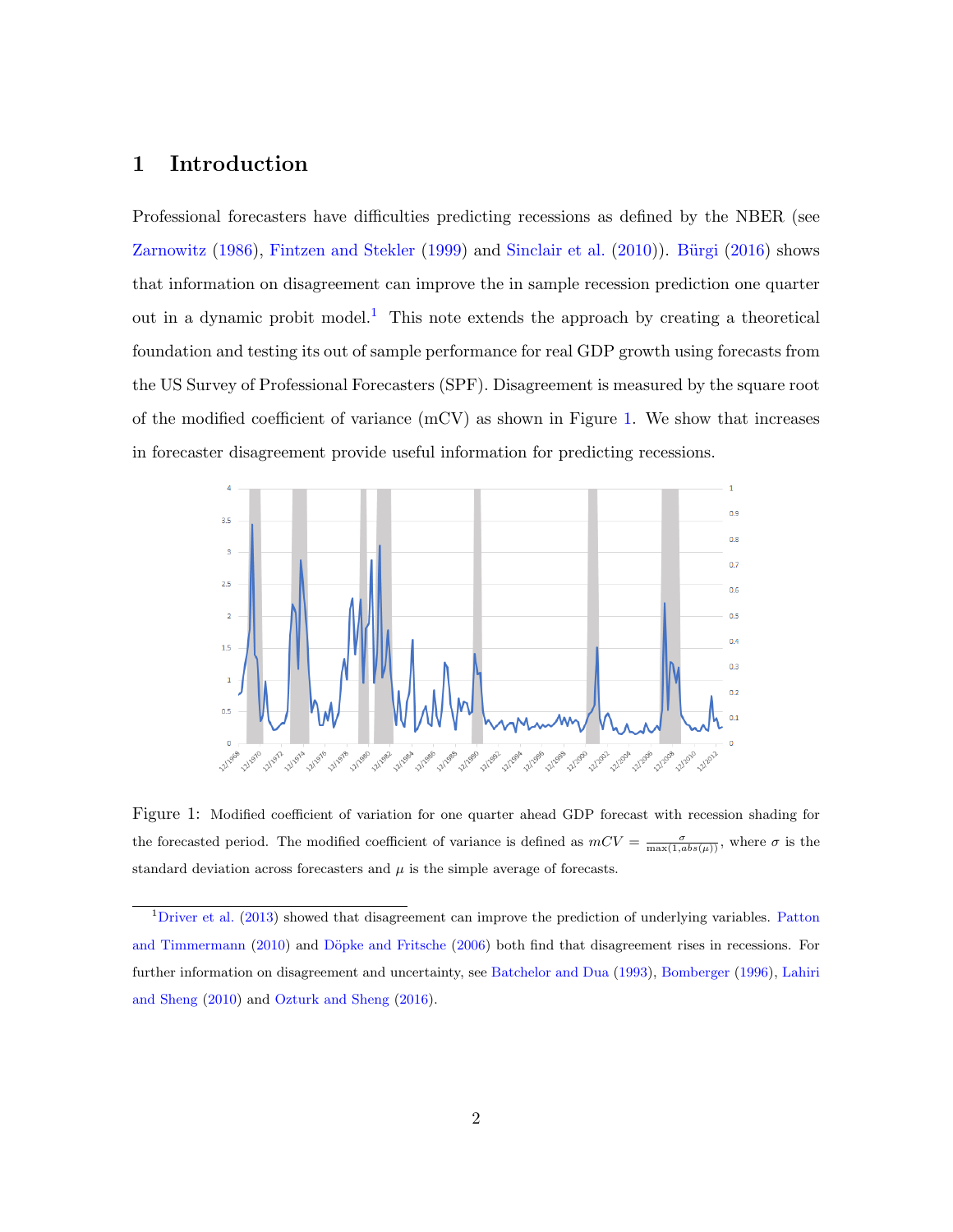#### 2 Model

To show how a model with disagreement can predict recessions better than the simple average of forecasts alone, assume forecaster j forms rational expectations for period  $t + 1$  as follows:

$$
F_{jt,t+1} = ax_{jt} + (1-a)F_{jt-1,t+1}
$$
\n<sup>(1)</sup>

That is, the forecast  $F_{jt,t+1}$  for period  $t+1$  made in period t is the weighted average of the forecast for period  $t+1$  made in the previous period  $F_{jt-1,t+1}$  and some noisy new information  $x_{jt}$ . The weight a is the [Bates and Granger](#page-9-5) [\(1969\)](#page-9-5) optimal inverse variance weight. This approach modifies the [Sims](#page-10-6) [\(2003\)](#page-10-6) noisy information model by having a fixed event instead of a fixed horizon.

Now assume that part of the signal  $x_{jt}$  received in period t is that there will be a recession in period  $t+1$ . This signal can create large disagreement in the following two cases: First, agents might all update their prediction, but might receive quite different information regarding the severity of the recession. This means that some predict barely negative growth, while others predict a deep recession. In the second case, there is rigidity as in [Mankiw and Reis](#page-10-7) [\(2002\)](#page-10-7) and not all agents update their forecast. Even if all agents that update receive the same information, there will be large disagreement overall due to the ones that did not update. The ones that update their prediction will predict negative growth, while the ones that do not will still predict positive growth. These cases are also broadly in line with [Baker et al.](#page-9-6) [\(2018\)](#page-9-6). In both cases the simple average will decline somewhat, but it might not be clear if a recession is expected or not. Disagreement however will become substantially larger when recessions are anticipated by at least some forecasters than in normal periods when forecasters tend to bunch together (e.g. see Bürgi and Sinclair  $(2017)$ ).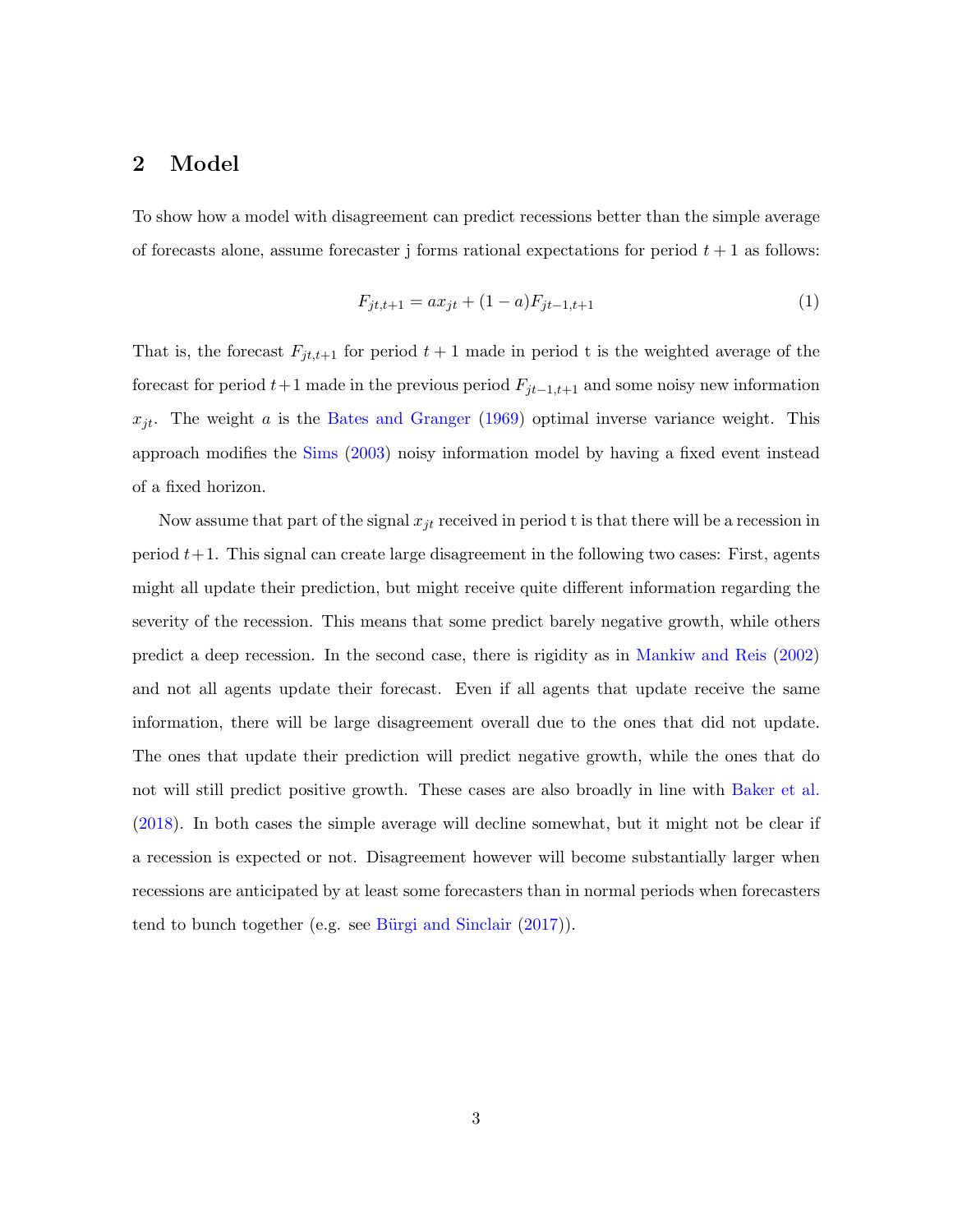#### 3 Estimation

We estimate a dynamic probit model similar to [Dueker](#page-9-8) [\(1997\)](#page-9-8) and Proaño and Theobald [\(2014\)](#page-10-8):

$$
\phi_t = \alpha + \beta y_{t-1} + \gamma X_{t-1} + \varepsilon_t,\tag{2}
$$

where  $\phi_t$  is the NBER recession dummy that takes value one if there is a recession and value zero otherwise,  $y_{t-1}$  is the real GDP growth rate for period  $t-1$  that was available at the end of the second month of quarter t (real time data), and  $X_{t-1}$  are additional variables included in the regression.[2](#page-4-0)

We begin with some in sample analysis. We first consider a simple Probit model which includes the lagged GDP growth rate, our disagreement measure, mCV, and the mean of the SPF forecast.<sup>[3](#page-4-1)</sup> All variables are available from Q4 1969 through Q2 2013, our sample thus has [1](#page-5-0)79 observations. Table 1 reports the results. The key finding is that the disagreement adds statistically significant information above and beyond both past GDP growth and the mean of the SPF forecast and has the expected sign.

Next, three models are compared in sample: no  $X_{t-1}$ ,  $X_{t-1}$  being equal to mCV, and  $X_{t-1}$  being equal to the mean SPF forecast. In addition to these models, a naïve model is added that never predicts a recession ( $\phi_t = 0$  for all t).

Since we are focused on a binary outcome, the performance of these models is assessed on the area under the receiver operating characteristic (ROC) curve, which plots the true positive rate against the false positive rate for all possible probability thresholds (for background on the ROC, see Berge and Jordà  $(2011)^{4}$  $(2011)^{4}$  $(2011)^{4}$  $(2011)^{4}$ . The area is 0.5 if the probabilities are a coin toss and

<span id="page-4-0"></span> $2$ For real time data we use the second release which is released at the end of the second month of the quarter. This release has a slight informational advantage compared to the SPF forecast made earlier that month.

<span id="page-4-1"></span><sup>&</sup>lt;sup>3</sup>Results are similar if we use the median of the SPF, see [Mboup et al.](#page-10-9) [\(2018\)](#page-10-9). We also explored models with CPI inflation and the unemployment rate. For inflation we did not find a cyclical pattern in disagreement, consistent with the inconsistent cyclicality of inflation in this period. For the unemployment rate we found a weaker, but similar, pattern in disagreement to what we report for GDP growth.

<span id="page-4-2"></span> ${}^{4}$ Proaño and Theobald [\(2014\)](#page-10-8) instead use three measures that are commonly used for continuous outcomes,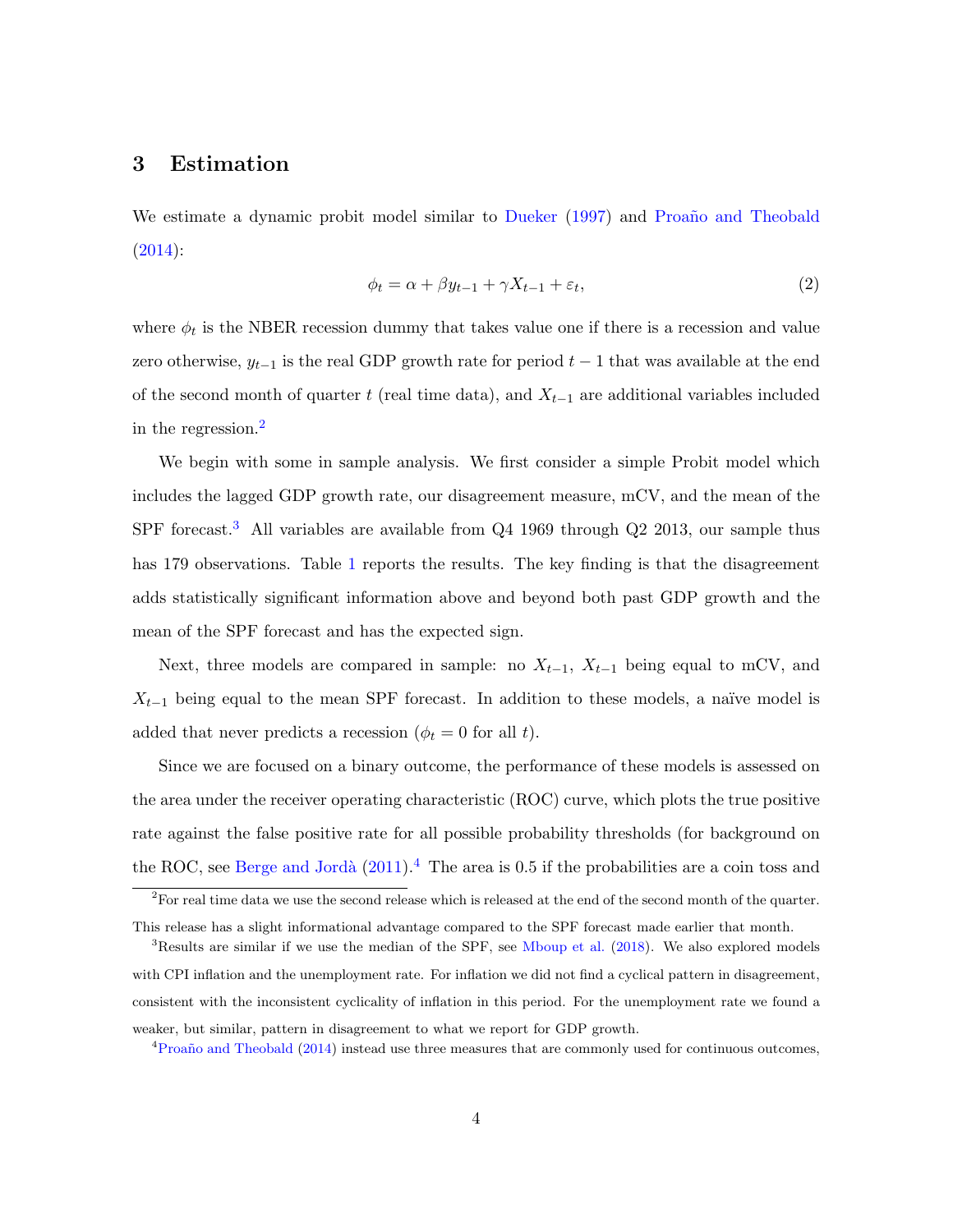<span id="page-5-0"></span>

|  |  |  |  |  |  |  | Table 1: Single model probit results in sample |
|--|--|--|--|--|--|--|------------------------------------------------|
|--|--|--|--|--|--|--|------------------------------------------------|

| Full sample $(N = 179)$ | Coef.     | Std. Err. |
|-------------------------|-----------|-----------|
| Constant                | $-0.98**$ | 0.39      |
| Past GDP growth         | $-0.03$   | 0.04      |
| Mean SPF forecast       | $-0.23**$ | 0.10      |
| Disagreement $(mCV)$    | $0.75***$ | 0.24      |

\*, \*\*, \*\*\* significant at the 10%, 5%, and 1% level respectively

the area is 1 if there is a perfect fit. For most model comparisons, the ROC curves intersect, which means that none of the models is dominant for all probability thresholds. That is, one model might be better if 30% is the threshold probability for recessions and another model might be better at an 80% threshold. Thus, a larger area under the curve does not necessarily reflect an improvement at all thresholds, but can still be a guideline as to which model is better.

Table 2: Separate probit models ROC results in sample

<span id="page-5-1"></span>

| Full sample $(N = 179)$ | ROC Area |
|-------------------------|----------|
| Disagreement $(mCV)$    | 0.87     |
| Mean SPF forecast       | 0.88     |
| Past GDP growth alone   | 0.75     |
| Naïve no recession      | 0.50     |

Table [2](#page-5-1) reports the in sample performance of the different models. In sample, the best model is the one which includes the mean of the SPF forecasts, closely followed by the model namely root mean squared error (RMSE), mean absolute error (MAE), and the Theil coefficient. For robustness we considered these measures as well and found that the results were broadly consistent with our findings based on ROC.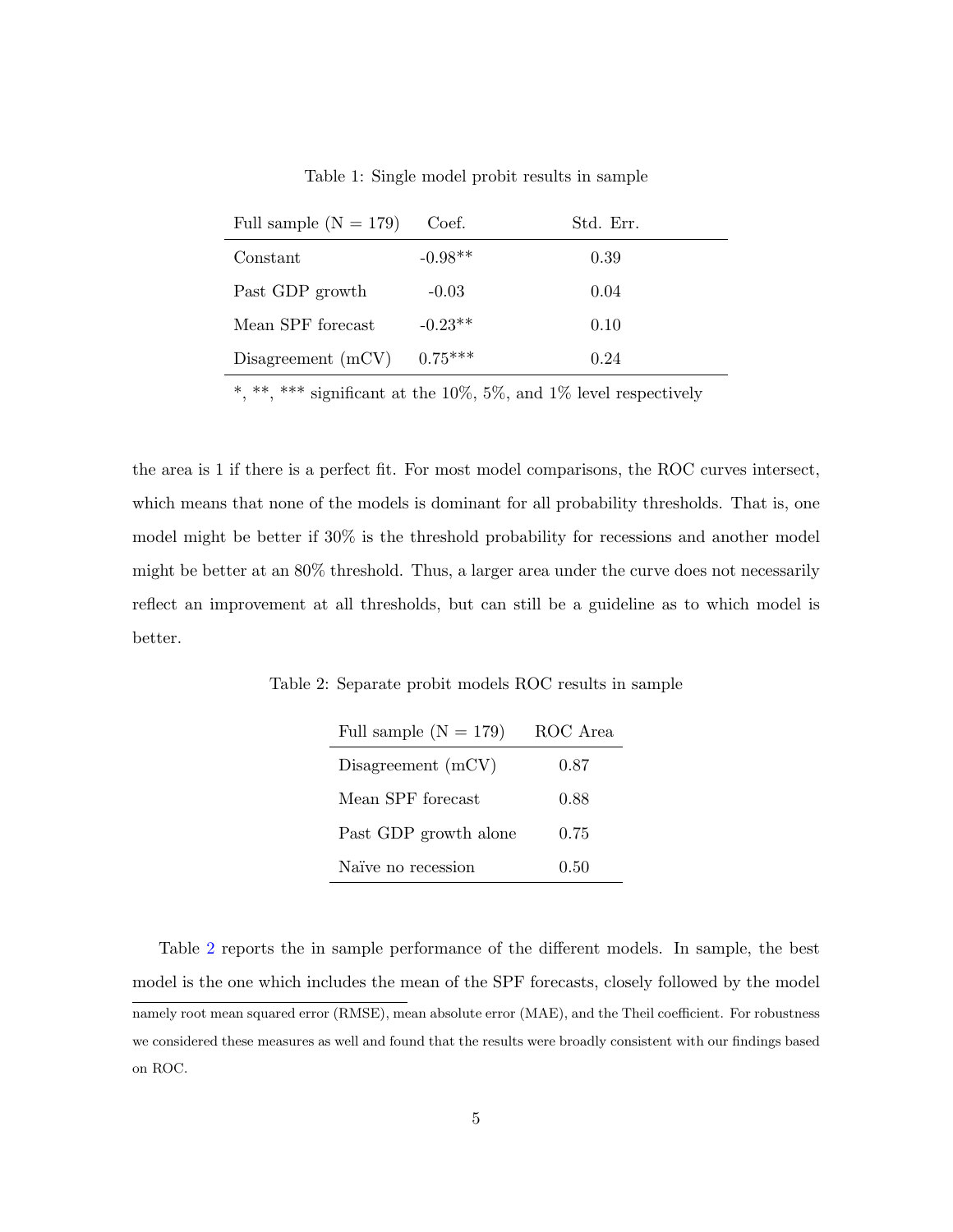which includes our disagreement measure, mCV. There is a clear gap between these two models and the models without  $X_{t-1}$ .

| Post 1987 performance $(N=103)$ | ROC Area |  |
|---------------------------------|----------|--|
| Disagreement $(mCV)$            | 0.84     |  |
| Mean SPF forecast               | 0.83     |  |
| Past GDP growth alone           | 0.73     |  |
| Naïve no recession              | 0.50     |  |

<span id="page-6-1"></span>Table 3: Out of sample results (Estimation through Q4 1987)



<span id="page-6-2"></span>Figure 2: ROC Curves for the three models starting 1987

What is important, however, is how the models perform out of sample (OOS), not in sample. We therefore perform two different (pseudo)  $OOS$  exercises.<sup>[5](#page-6-0)</sup> For our first  $OOS$ 

<span id="page-6-0"></span><sup>&</sup>lt;sup>5</sup>This analysis is pseudo out of sample in the sense that we are performing this analysis after the events occurred, but we estimated the model only based on data through Q4 of 1987 and 1995 respectively. Also note that if both the mean SPF forecast and disagreement are included, the out of sample results are indistinguish-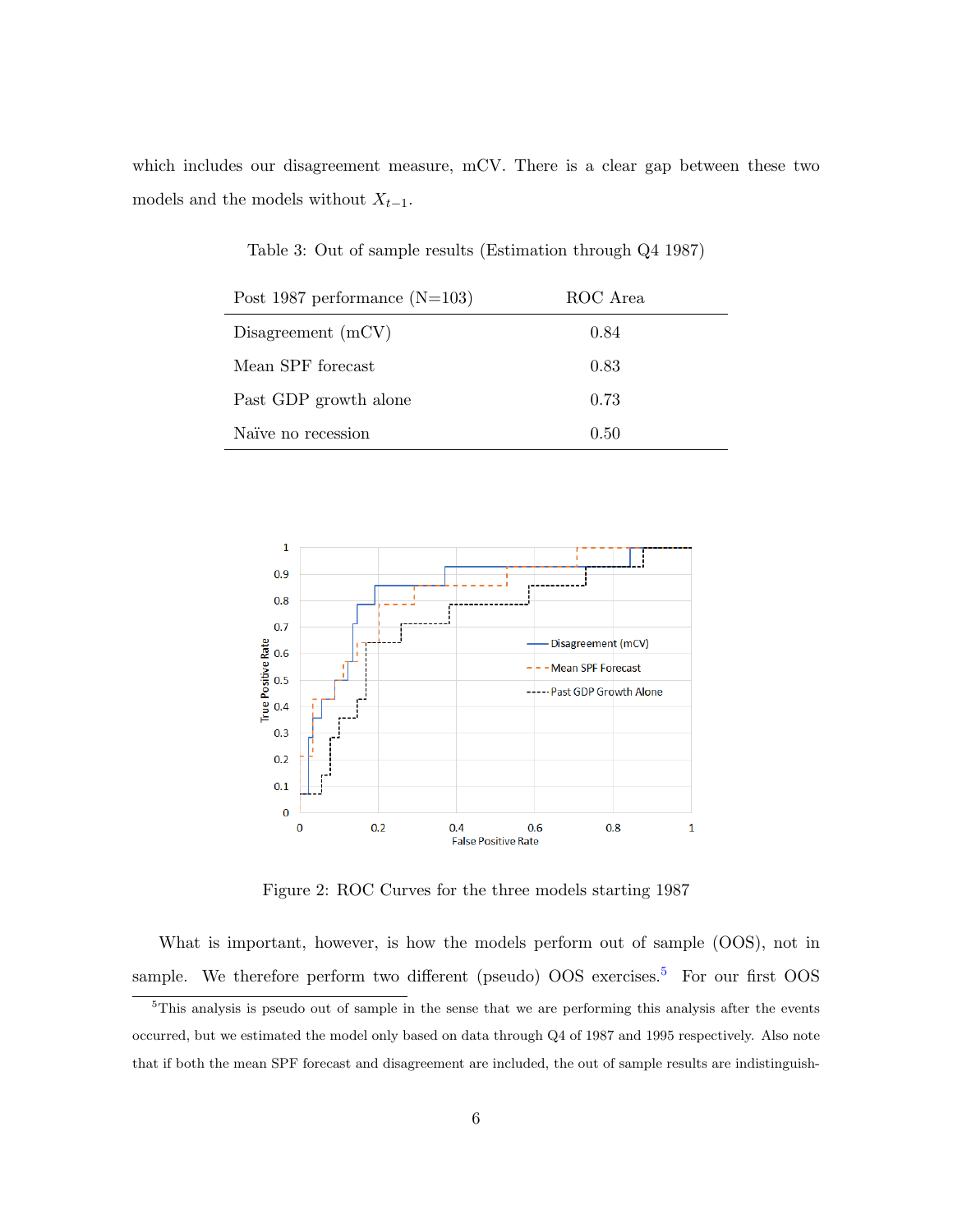exercise shown in Table [3](#page-6-1) and Figure [2,](#page-6-2) the same models as in Table [2](#page-5-1) are estimated again using data only through Q4 1987. Subsequently, the models are used to predict the recession probabilities from Q1 1988 onwards, which includes the next three recessions (1990, 2001 and 2008). The mCV model performs best overall, but only slightly better than the mean SPF forecasts.

<span id="page-7-0"></span>Table 4: Out of sample results (Estimation through Q4 1995)

| Post 1995 performance $(N=71)$ | ROC Area |
|--------------------------------|----------|
| Disagreement $(mCV)$           | 0.86     |
| Mean SPF Forecast              | 0.84     |
| Past GDP growth alone          | 0.73     |
| Naïve no recession             | 0.50     |



<span id="page-7-1"></span>Figure 3: ROC Curves for the three models starting 1995

For our second OOS exercise the models are estimated over a longer period, through Q4 of able from the ones of disagreement only.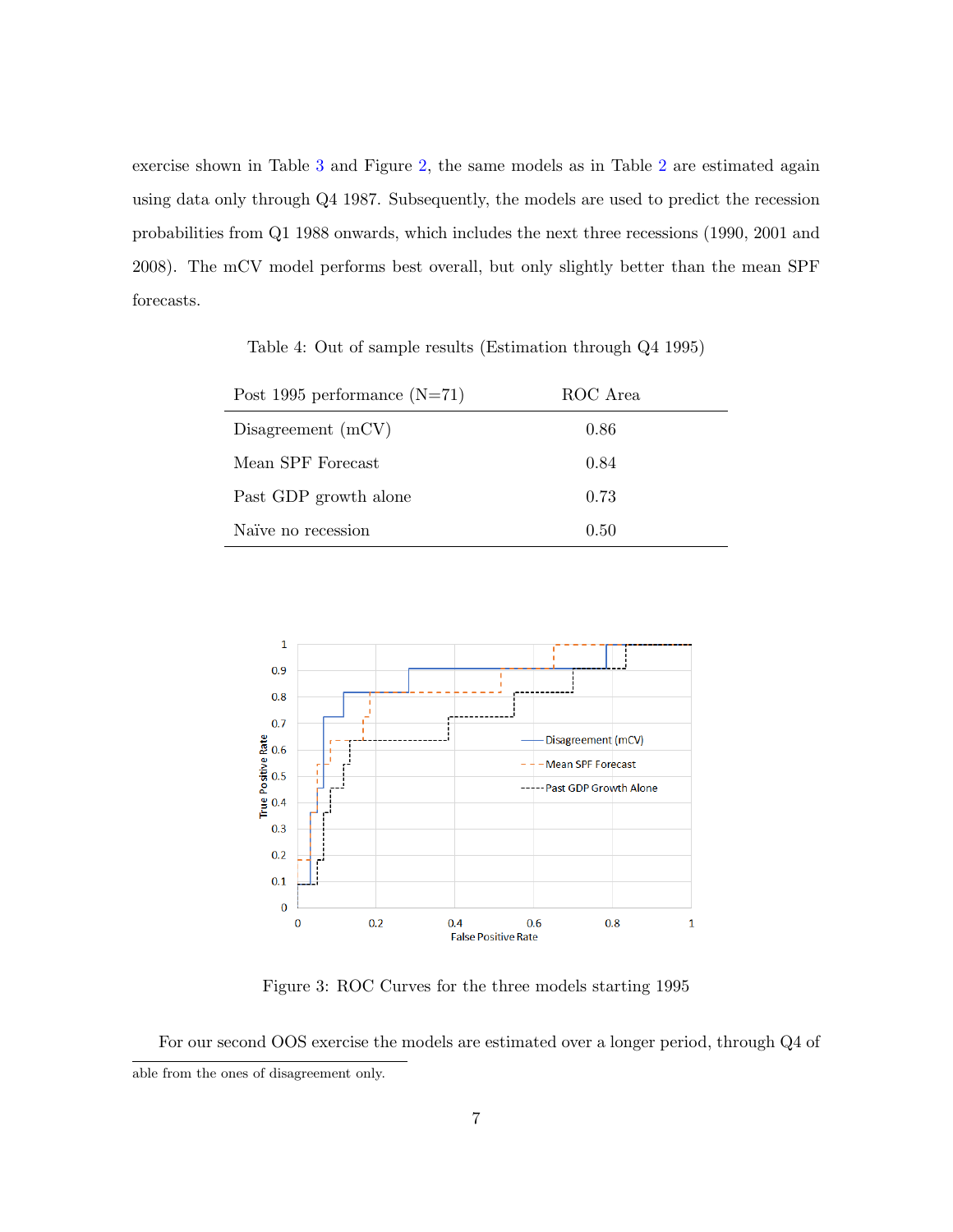1995, and their performance compared for the 2001 and 2008 recessions. The results become stronger as shown in Table [4](#page-7-0) and Figure [3.](#page-7-1)

In both cases, the ROC curves with disagreement or the SPF mean dominate the model with just past GDP growth. The disagreement model dominates the GDP growth model more. No direct comparison between the disagreement and SPF mean models is possible, as the ROC curves cross.

#### 4 Conclusion

This paper shows that the part of uncertainty measured by disagreement in the Survey of Professional Forecasters can aid the prediction of recessions in an out of sample dynamic probit model. Indeed, while disagreement does not dominate the average forecasts at all probability thresholds, it dominates the past GDP growth model by more than the average when business cycles since 1987 or 1996 are predicted.

The results presented in this paper leave several questions for future research. First, we are focused here on uncertainty about the future state of the economy, but other forms of uncertainty, such as those discussed in [Bloom](#page-9-10) [\(2009\)](#page-9-10) may also be a source of change in the state of the economy themselves. Learning more about how different types of uncertainty interact might improve forecasting models further. Second, we presented two potential reasons for why disagreement rises around recessions, and we would like to identify which one is the main driver. Finally, while disagreement is predictive of recessions, it was not compared to other approaches. Future research might compare it to other measures like the slope of the yield curve.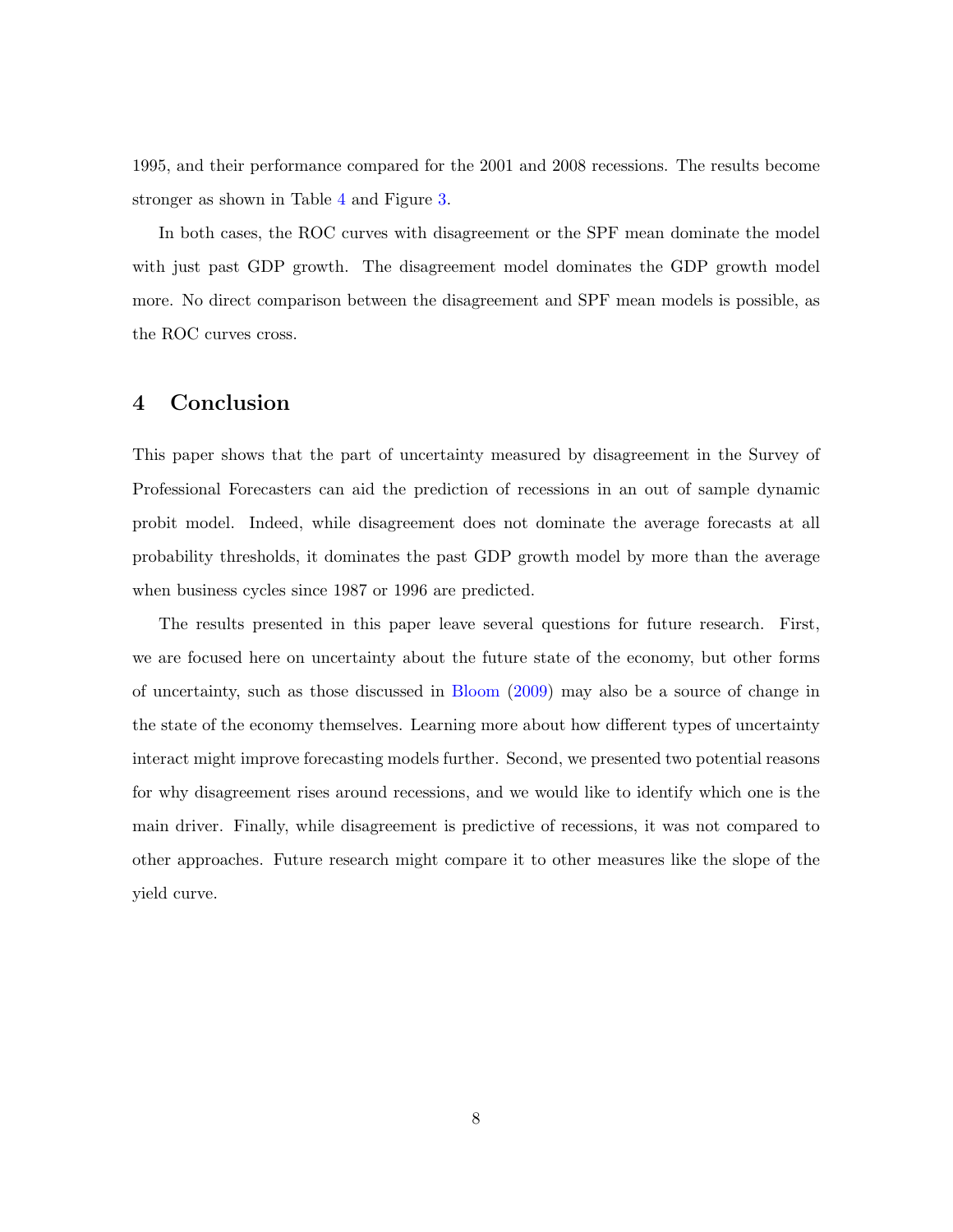#### References

- <span id="page-9-6"></span>Baker, S. R., McElroy, T., and Sheng, X. S. (2018). Expectation formation following large unexpected shocks.
- <span id="page-9-3"></span>Batchelor, R. and Dua, P. (1993). Survey vs arch measures of inflation uncertainty. Oxford Bulletin of Economics and Statistics, 55(3):341–353.
- <span id="page-9-5"></span>Bates, J. and Granger, C. (1969). The combination of forecasts. Journal of the Operational Research Society, 20(4):451–468.
- <span id="page-9-9"></span>Berge, T. J. and Jordà,  $\hat{O}$ . (2011). Evaluating the classification of economic activity into recessions and expansions. American Economic Journal: Macroeconomics, 3(2):246–277.
- <span id="page-9-10"></span>Bloom, N. (2009). The impact of uncertainty shocks. Econometrica, 77(3):623–685.
- <span id="page-9-4"></span>Bomberger, W. A. (1996). Disagreement as a measure of uncertainty. *Journal of Money*, Credit and Banking, 28(3):381–392.
- <span id="page-9-0"></span>Bürgi, C. (2016). What Do We Lose When We Average Expectations? Working Papers 2016-013, The George Washington University, Department of Economics, Research Program on Forecasting.
- <span id="page-9-7"></span>Bürgi, C. and Sinclair, T. M. (2017). A nonparametric approach to identifying a subset of forecasters that outperforms the simple average. Empirical Economics, 53(1):101–115.
- <span id="page-9-2"></span>Döpke, J. and Fritsche, U. (2006). When do forecasters disagree? an assessment of german growth and inflation forecast dispersion. *International Journal of Forecasting*,  $22(1):125-$ 135.
- <span id="page-9-1"></span>Driver, C., Trapani, L., and Urga, G. (2013). On the use of cross-sectional measures of forecast uncertainty. International Journal of Forecasting, 29(3):367–377.
- <span id="page-9-8"></span>Dueker, M. (1997). Strengthening the case for the yield curve as a predictor of U.S. recessions. Federal Reserve Bank of St. Louis Review, 79(2):41–51.